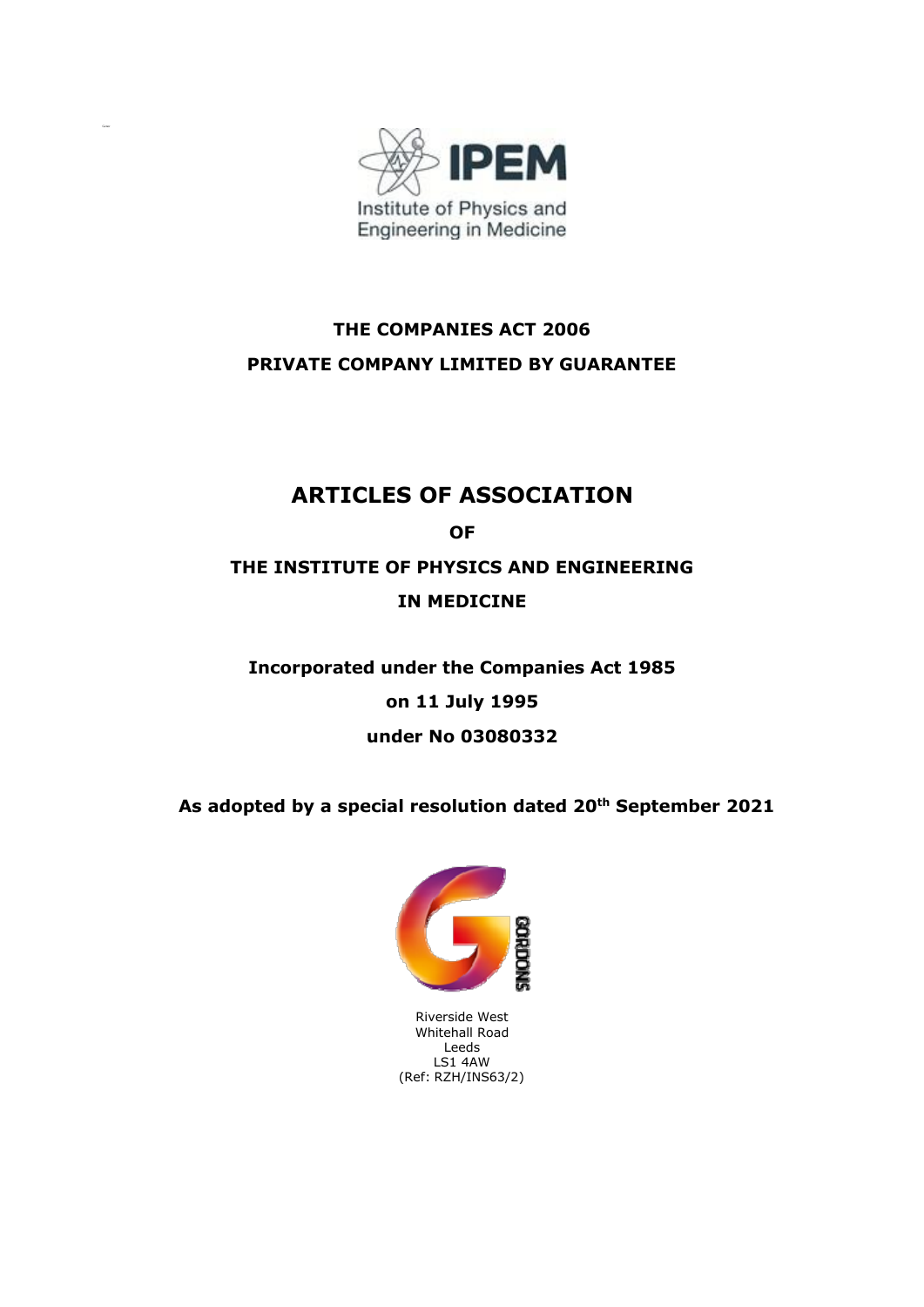## **The Companies Act 2006**

# **A COMPANY LIMITED BY GUARANTEE**

# **Articles of Association**

# **of**

## **The Institute of Physics and Engineering in Medicine**

# **As adopted by special resolution dated**

## **21st September 2020**

# 1. **INTERPRETATION**

In these Articles, the words in the first column of the table below, shall bear the meanings set opposite to them in the second column, if not inconsistent with the subject or context:

| <b>WORDS</b>               | <b>MEANINGS</b>                                                                                                                                                                                                                                                                                                                                                                                  |
|----------------------------|--------------------------------------------------------------------------------------------------------------------------------------------------------------------------------------------------------------------------------------------------------------------------------------------------------------------------------------------------------------------------------------------------|
| <b>Address:</b>            | includes a postal or physical address and a number or address<br>used for the purposes of sending or receiving documents or<br>information in Electronic Form                                                                                                                                                                                                                                    |
| the Act:                   | The Companies Act 2006 and every statutory modification,<br>replacement or re-enactment of it for the time being in force                                                                                                                                                                                                                                                                        |
| the or these Articles:     | The Articles of Association of the Company, as amended from<br>time to time                                                                                                                                                                                                                                                                                                                      |
| <b>Chair:</b>              | The chair of Trustees who shall be the President appointed in<br>accordance with these Articles and the Rules                                                                                                                                                                                                                                                                                    |
| <b>Charitable:</b>         | Something which is charitable in accordance with the law of<br>England and Wales provided that it will not include any purpose<br>which is not charitable in accordance with the Charities and<br>Trustee Investment (Scotland) Act 2005 and the Charities Act<br>(Northern Ireland) 2008                                                                                                        |
| <b>Charity Commission:</b> | The Charity Commission for England and Wales                                                                                                                                                                                                                                                                                                                                                     |
| <b>Clear Day:</b>          | In relation to a period of notice means that period excluding the<br>day when the notice is given or is deemed to be given and the<br>day for which it is given or on which it is to take effect                                                                                                                                                                                                 |
| <b>Connected Person:</b>   | Any spouse, civil partner, partner, parent, child, brother, sister,<br>grandparent or grandchild of a Trustee, any firm or body<br>corporate (including a limited liability partnership) of which a<br>Trustee is a member or employee and any company of which a<br>Trustee is a director, employee or shareholder having a beneficial<br>interest in more than 1 per cent of the share capital |
| the Company:               | The Company regulated by these Articles                                                                                                                                                                                                                                                                                                                                                          |
| <b>Electronic Form:</b>    | Something sent by electronic means (as defined by the Act),<br>such as an email or fax, or by any other means while still being<br>in electronic form                                                                                                                                                                                                                                            |
| <b>Eligible Trustees:</b>  | All Trustees who would be entitled to vote on a resolution at a<br>meeting                                                                                                                                                                                                                                                                                                                       |
| <b>Financial Expert:</b>   | An individual, company or firm who is authorised to give<br>investment advice under the Financial Services and Markets Act<br>2000                                                                                                                                                                                                                                                               |
| <b>General Meeting:</b>    | A general meeting of the Company                                                                                                                                                                                                                                                                                                                                                                 |

01-04-02 0337 0002 Articles of Association Approved at AGM 21st September 2020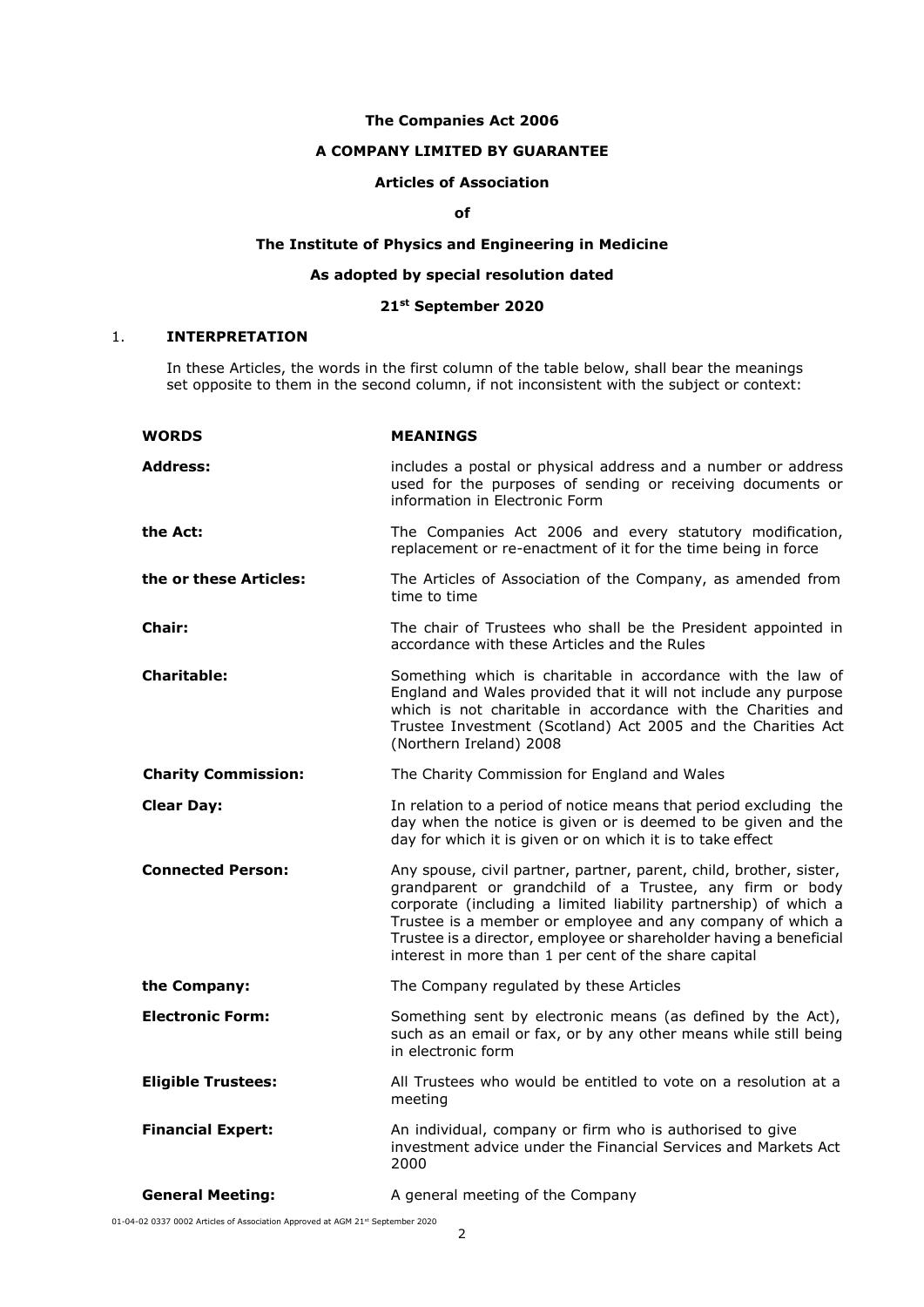| <b>Honorary Officers:</b>         | President, President Elect, Honorary Secretary and Honorary<br>Treasurer and such other individuals as shall be determined by<br>the Trustees.                                                                                        |
|-----------------------------------|---------------------------------------------------------------------------------------------------------------------------------------------------------------------------------------------------------------------------------------|
| <b>Honorary Officer Deputies:</b> | Assistant Honorary Secretary and such other individuals as<br>shall be determined by the Trustees                                                                                                                                     |
| <b>Non Voting Members:</b>        | Those persons admitted as Honorary Fellows, Medical Members,<br>Student Members, International Members and Affiliates and<br>Affiliated Societies and Companies under these Articles and the<br>Rules                                 |
| the Objects:                      | The objects of the Company set out in Article 5                                                                                                                                                                                       |
| the Register:                     | The register of members of the Company kept pursuant to the<br>Act                                                                                                                                                                    |
| the Rules:                        | The rules adopted by the Company                                                                                                                                                                                                      |
| the Seal:                         | The common seal of the Company, if it has one                                                                                                                                                                                         |
| a Trustee:                        | A director of the Company and Trustees means all the<br>directors                                                                                                                                                                     |
| <b>Vice Chair:</b>                | The President Elect of the Company                                                                                                                                                                                                    |
| <b>Voting Members:</b>            | Fellows (FIPEM), Full Members (MIPEM) and Associate Members<br>under these Articles and the Rules who shall be members of the<br>Company for the purposes of the Act and a Voting Member<br>means an individual member of the Company |
| in writing or written:            | The representation or reproduction of words, symbols or other<br>information in a visible form by any method or combination of<br>methods, whether sent or supplied in Electronic Form or<br>otherwise                                |

Unless specifically stated otherwise:

Words or expressions bear the same meaning as in the Act as in force on the date when these Articles become binding on the Company.

Words denoting the singular include the plural and vice versa.

Words denoting any one gender include all genders.

Each reference to "person" includes a reference to a body corporate, unincorporated association, government, local authority, state, partnership, scheme, fund and trust (in each case, whether or not having separate legal personality).

General words shall not be given a restrictive interpretation by reason of their being preceded or followed by words indicating a particular class of acts, matters or things.

The Companies (Model Articles) Regulations 2008 shall not apply to the Company.

For the avoidance of doubt, the system of law governing the constitution of the Company is the law of England and Wales.

- 2. The name of the company is the Institute of Physics and Engineering in Medicine (or such other name as the Trustees shall from time to time decide).
- 3. The Office of the Company will be situated in England.
- 4. Every Voting Member undertakes that if the Company is wound up while they are a Voting Member, or within one year after they cease to be a Voting Member, that Voting Member will contribute to the assets of the Company such amount as may be required for the payment of the debts and liabilities of the Company contracted before they cease to be a

01-04-02 0337 0002 Articles of Association Approved at AGM 21st September 2020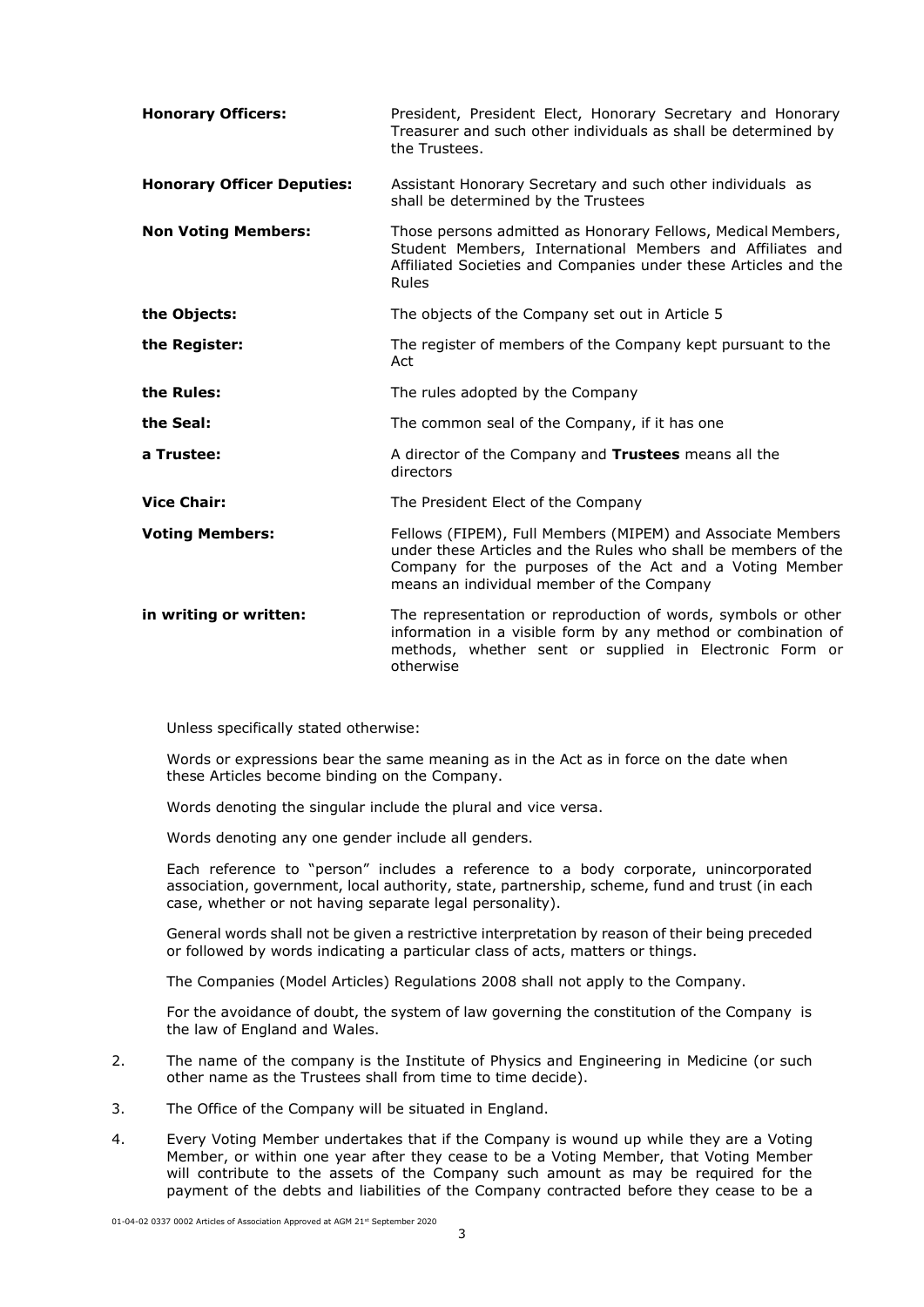Voting Member, payment of the costs, charges and expenses of winding-up and for the adjustment of the rights of the contributories among themselves not exceeding  $£1$ .

- 5. The only objects for which the Company is established are to promote for the public benefit the advancement of physics and engineering applied to medicine and biology and to advance public education in the field ("**the Objects**").
- 6. In furtherance of the Objects but not further or otherwise, the Company shall have the following powers (but only to the extent to which they may lawfully be exercised by a company having exclusively charitable objects):
- 6.1 to set standards of competence for the protection of the public and excellence for practitioners of the application of physics and engineering to medicine and biology and to facilitate and evaluate practitioners' attainment of such competence and excellence as will deserve recognition;
- 6.2 to promote, organise and participate in meetings, congresses, conferences, symposia, exhibitions and lectures;
- 6.3 to promote and encourage research provided that all useful results of such research shall be published;
- 6.4 to prepare reports and reviews of work and advances in all fields of medicine, physics and engineering and to edit and publish codes of practice, protocols, guides and scientific journals and to work in conjunction with editorial boards of any periodicals in these fields;
- 6.5 to collect and preserve literature, documents, recordings or other writing, whether published or not, or any equipment, instrument or apparatus which the Trustees may consider desirable, and make them available for reference;
- 6.6 to advance public education, organise training and refresher courses in the fields of physics and engineering applied to medicine and health care;
- 6.7 to liaise with manufacturers of equipment used or of possible use in physics and engineering as applied to medicine and health care;
- 6.8 to improve the safety of medical equipment;
- 6.9 to do all and such other things as may in the opinion of the Trustees increase the knowledge, study and application of physics, allied sciences and engineering in medicine and biology;
- 6.10 to purchase, take on lease or in exchange, hire or otherwise acquire and hold for any estate or interest any real or personal property and any rights or privileges which may be necessary for the promotion of the Objects and to construct, maintain and alter any buildings or erections necessary or convenient for the work of the Company;
- 6.11 subject to such consents as may be required by law, to sell, exchange, let, mortgage, charge, grant or create security over, dispose of, turn to account or otherwise deal with all or any of the property or assets of the Company;
- 6.12 subject to such consents as may be required by law, to borrow and raise money and secure or discharge any debt or obligation of the Company in such manner as may be thought fit and in particular by mortgages of, or charges upon or security over, the undertaking and all or any of the real and personal property or assets (present and future) of the Company or by the creation and issue of debentures, debenture stock or other obligations or securities of any description;
- 6.13 to raise funds and organise appeals and invite and receive contributions from any person whatsoever by way of subscription (whether or not under deed of covenant), donation and otherwise, and whether or not subject to any special trusts or conditions. Provided that the Company shall not undertake any permanent trading activities in raising funds, the profits of which are liable to tax, otherwise than for carrying out the Objects;
- 6.14 to set aside funds for special purposes or as reserves against future expenditure;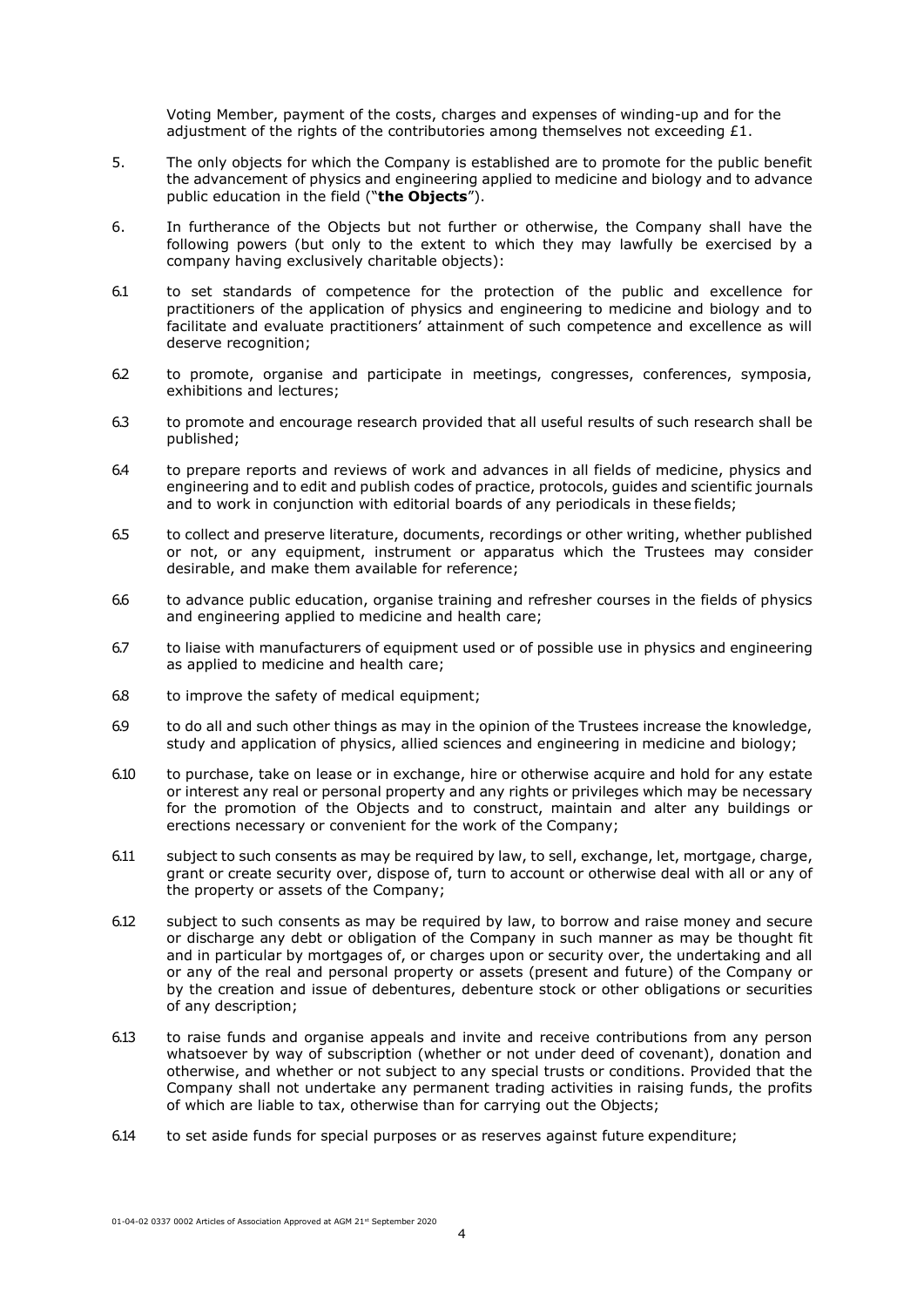- 6.15 to invest the monies of the Company not immediately required for its purposes in or upon such investments, securities or property as may be thought fit and to vary the investments in such manner as may from time to time be determined subject nevertheless to such conditions (if any) and such consents (if any) as may for the time being be imposed or required by law;
- 6.16 to delegate the management of investments to a Financial Expert but only on terms that;
	- 6.16.1 the investment policy is set down in writing for the Financial Expert by the Trustees;
	- 6.16.2 every transaction is reported promptly to the Trustees;
	- 6.16.3 the performance of the investments is reviewed regularly with the Trustees;
	- 6.16.4 the Trustees are entitled to cancel the delegation arrangements at anytime;
	- 6.16.5 the investment policy and the delegation arrangement are reviewed at least once a year;
	- 6.16.6 all payments due to the Financial Expert are on a scale or at a level which is agreed in advance and are notified promptly to the Trustees on receipt; and
	- 6.16.7 the Financial Expert must not do anything outside the powers of the Trustees.
- 6.17 to arrange for investments or other property or assets of the Company to be held in the name of a nominee (being a corporate body registered or having an established place of business in England and Wales) acting under the control of the Trustees or of a Financial Expert acting under their instructions and to pay any reasonable fee required;
- 6.18 to encourage groups of persons to form branches, friends groups or other voluntary groups and provide an organisation within which they should conduct their business which must be for, or conducive to, the Objects and at its discretion to dissolve any such branches, friends groups or other voluntary groups or dissociate them from the Company. Each branch, friends group or other voluntary group shall be constituted and its affairs shall be carried on in accordance with regulations approved from time to time by the Trustees;
- 6.19 to establish, support, act as trustee of or aid in the establishment and support of any charitable associations, institutions or trusts and to subscribe or guarantee money for charitable purposes in any way connected with the Objects or which shall further the Company's interests or any of them;
- 6.20 to employ staff and to make provision for the payment of pensions and superannuation to or on behalf of employees and former employees of the Company and their spouses, civil partners, widows, widowers and other dependants and to provide life, health, accident and other insurances and other benefits (financial or otherwise) to or for the benefit of any of them;
- 6.21 to provide indemnity insurance to cover the liability of the Trustees which by virtue of any rule of law would otherwise attach to them, or any one of them, in respect of any negligence, default, breach of trust or breach of duty in relation to the Company. Provided that any such insurance shall not extend to any claim arising from any act or omission which the Trustees, or Trustee concerned, knew to be a breach of trust or breach of duty or which was committed by the Trustees or Trustee in reckless disregard of whether it was a breach of trust or breach of duty or not and provided that any such insurance shall not extend to the costs of an unsuccessful defence to a criminal prosecution brought against the Trustees, or any Trustee, in their capacity as Trustees, or a Trustee, of theCompany;
- 6.22 to insure the property and assets of the Company against any foreseeable risk and take out other insurance policies to protect the Company when required;
- 6.23 to insure and arrange insurance cover for and to indemnify the officers, employees and voluntary workers of the Company from and against all risks incurred in the course of the performance of their duties;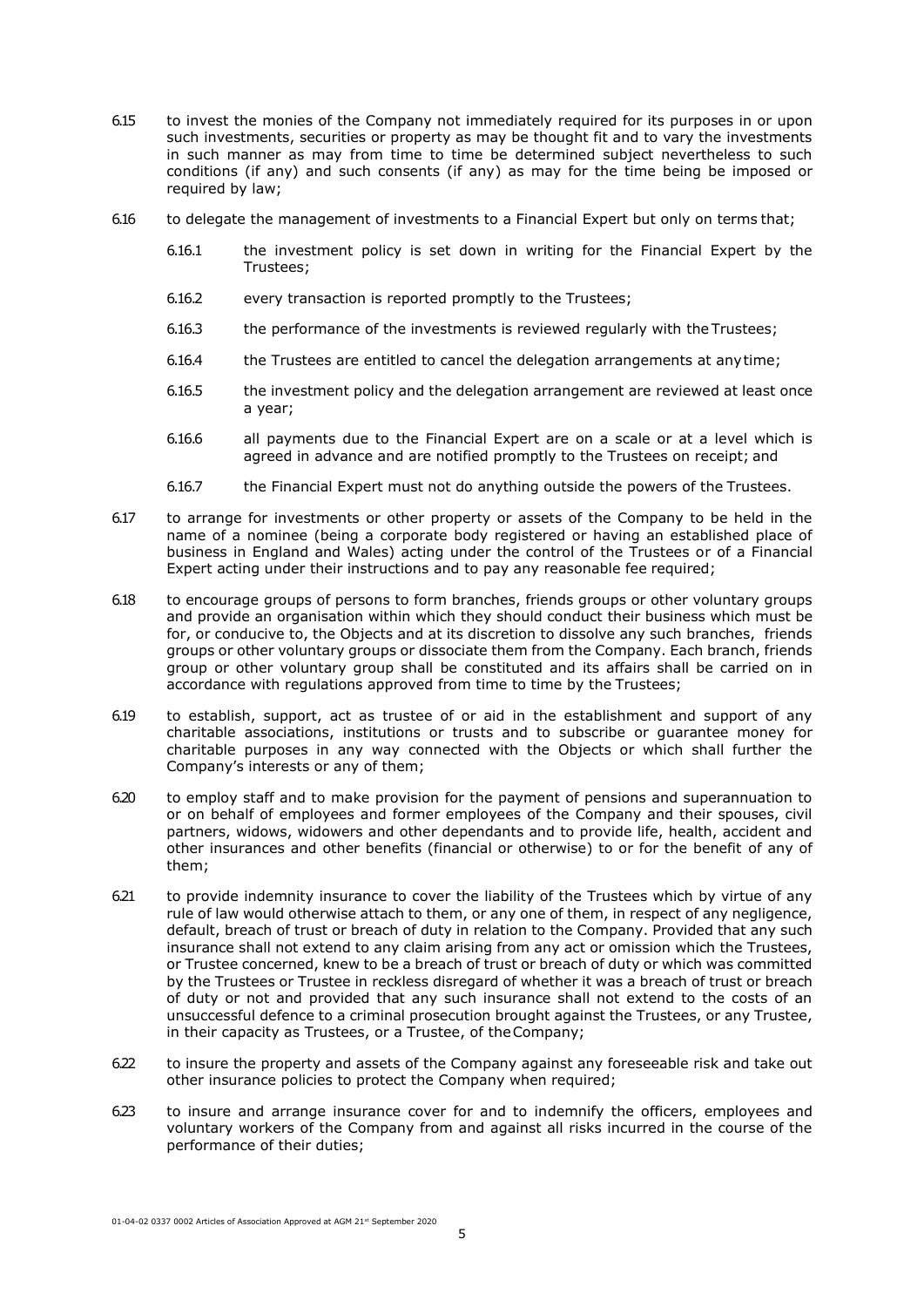- 6.24 to co-operate with other charities, voluntary bodies and statutory authorities operating in furtherance of the Objects or similar purposes and to exchange information and advice with them;
- 6.25 to subscribe to, support, affiliate, become a member of, transfer all or any of the Company's property to, amalgamate with or cooperate with any other charitable organisation, institution, society or body not formed for or established for purposes of profit (whether incorporated or not and whether in Great Britain or Northern Ireland or elsewhere) whose objects are, wholly or in part, similar to those of the Company and which by its constitution prohibits the distribution of its income and property amongst its members to an extent at least as great as is imposed on the Company;
- 6.26 to purchase or otherwise acquire and undertake all or such part of the property, assets, liabilities and engagements as may lawfully be acquired or undertaken by the Company of any one or more of the charitable organisations, institutions, societies or bodies having objects altogether or in part similar to the Objects;
- 6.27 to use any form of media and communication including but not limited to printing and publishing any newspaper, periodicals, books, articles or leaflets using films, television, video and the internet;
- 6.28 to draw, make, accept, endorse, discount, execute and issue promissory notes, bills, cheques and other instruments and to operate bank accounts;
- 6.29 in so far as is permitted by law, to give all kinds of indemnities and to guarantee the performance of the obligations and liabilities of any person in each case either with or without the Company receiving any consideration or advantage;
- 6.30 to provide financial assistance, to make grants or loans of money, to give guarantees and donations to and to provide equipment and apparatus;
- 6.31 to make applications for consent under bye-laws or regulations and other like applications;
- 6.32 to pay out of the funds of the Company the costs, charges and expenses of, and incidental to, the formation and registration of the Company;
- 6.33 to enter into contracts and provide services to or on behalf of other bodies:
- 6.34 to establish or acquire subsidiary companies to assist or act as agents for the Company;
- 6.35 to do all such other lawful and charitable things as shall further the attainment of the Objects.
- 7. The income and property of the Company however derived shall be applied solely towards the promotion of the primary objects of the Company as set out in these Articles and no portion of it shall be paid or transferred directly or indirectly by way of dividend, bonus or otherwise howsoever by way of profit to the Voting Members and no Trustee shall be appointed to any salaried office of the Company or any office of the Company paid by fees, or receive any remuneration or other benefit in money or money's worth from the Company.

Provided that nothing in these Articles shall prevent the payment, in good faith, by the Company:

- 7.1 of reasonable and proper remuneration to any officer or servant of the Company or to any Voting Member in return for any services actually rendered to the Company;
- 7.2 of reasonable interest on money lent or reasonable and proper rent for premises demised or let by any Voting Member;
- 7.3 to any Trustee or governing body reasonable out-of-pocket expenses;
- 7.4 to any company of which a Trustee of the Company may be a member, and in which such a member shall not hold more than one-hundredth part of the capital and such member shall not be bound to account for any share of profits they may receive in respect of any such payment; and

01-04-02 0337 0002 Articles of Association Approved at AGM 21st September 2020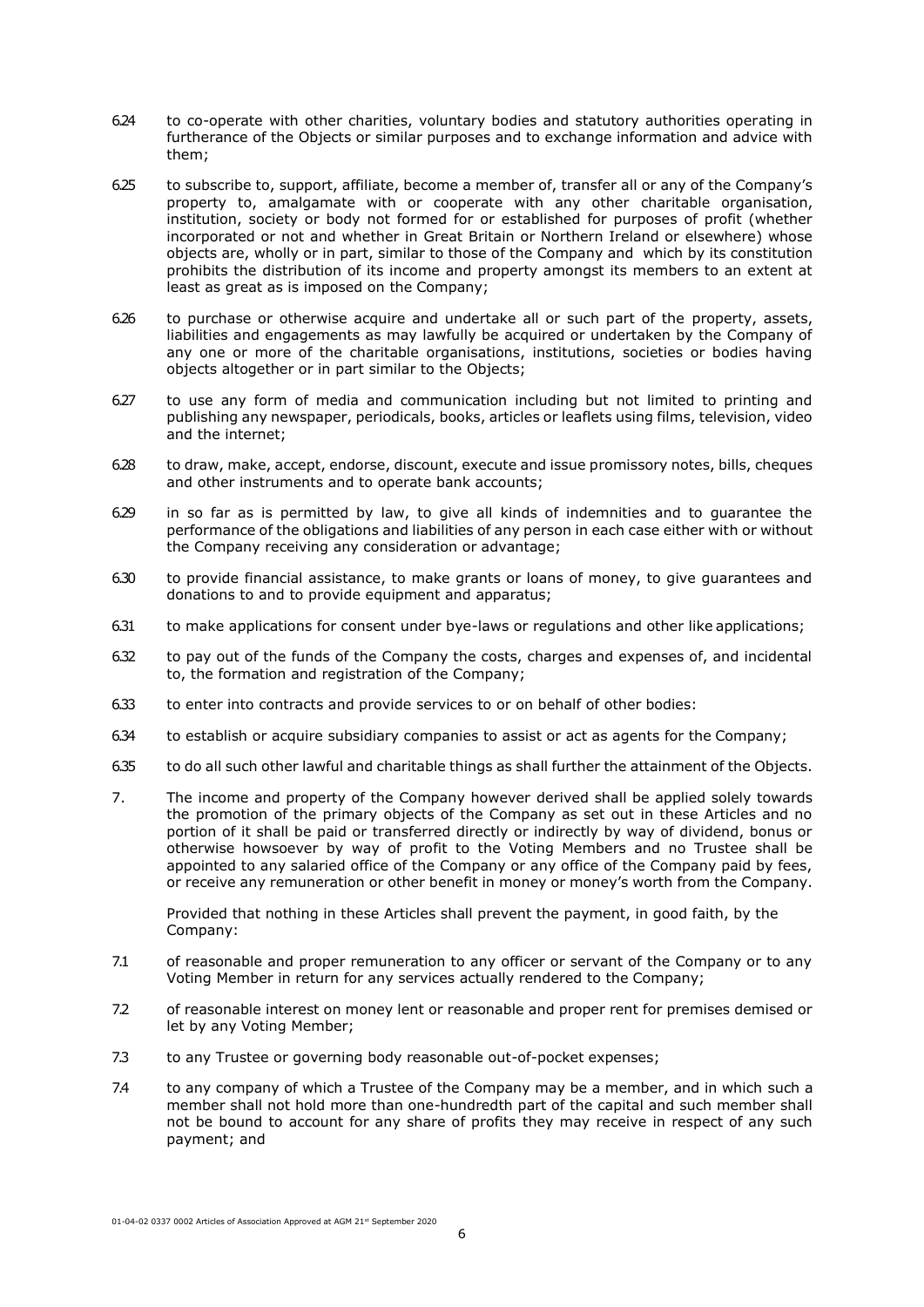- 7.5 of any premium in respect of any indemnity insurance to cover liability of the Trustees (or any of them) which by virtue of any rule of law would otherwise attach to them in respect of any negligence, default, breach of trust or breach of duty of which they may be guilty in relation to the Company: Provided that any such insurance shall not extend to any claim arising from any act or omission which the Trustees (or any of them) knew to be a breach of trust or breach of duty or which was committed by the Trustees (or any of them) in reckless disregard of whether it was a breach of trust or breach of duty or not.
- 8. Subject to Article 9, whenever a Trustee has a direct or indirect interest in a matter to be discussed at a meeting of the Trustees or a committee of the Trustees, they must:
- 8.1 declare that interest in accordance with the Act and declare it before the meeting or at the meeting before discussion begins on the matter;
- 8.2 be absent from the meeting for that item unless expressly invited to remain in order to provide information;
- 8.3 not be counted in the quorum for that part of the meeting; and
- 8.4 be absent during any vote and have no vote on the matter (whether in a meeting or by written resolution);

and provided that the requirements of this Article 8 are fully met, a Trustee's duty to avoid conflicts of interest under the Act is disapplied, in accordance with the provisions of the Act.

- 9. Where a Trustee has a direct or indirect interest in a matter to be discussed at a meeting, but that interest does not result in a financial benefit being conferred on the Trustee or a Connected Person, the other Trustees may permit that Trustee to remain at the meeting for that item provided that the quorum for the meeting is met without counting the Trustee in question and provided that the resolution is agreed to without their vote being counted.
- 10. The liability of the Voting Members is limited.
- 11. **WINDING UP**
- 11.1 If, upon the winding-up or dissolution of the Company, there remains (after the satisfaction of all its debts and liabilities) any property whatsoever the same shall not be paid to, or distributed among, the Voting Members but shall be given or transferred to some other charitable institution or institutions having objects similar to the Objects and which shall prohibit the distribution of its or their income and property among its or their members to an extent at least as great as is imposed on the Company under, or by virtue of Article 7. Such charitable institution or institutions to be determined by the Voting Members, at or before the time of dissolution, or in default by the Charity Commission. If and in so far as effect cannot be given to such provision then, such property shall be given to some other charitable object.
- 11.2 Nothing in these Articles of Association shall authorise an application of the property of the Company for purposes which are not charitable in accordance with the Charities and Trustee Investment (Scotland) Act 2005 and the Charities Act (Northern Ireland) 2008.

#### **MEMBERS**

- 12. The number of Voting Members with which the Company proposes to be registered is unlimited.
- 13. The first Voting Members shall be the subscribers to the Memorandum of Association on the incorporation of the Company. Subsequent Voting Members shall be admitted to membership in accordance with these Articles and the Rules. No person shall be admitted as a Voting Member unless they are approved by the Trustees. A Voting Member shall consent in writing to become a Voting Member and their name shall be entered in the Register.
- 14. The rights and privileges of a Member shall be personal to the Member and membership shall not be transferable.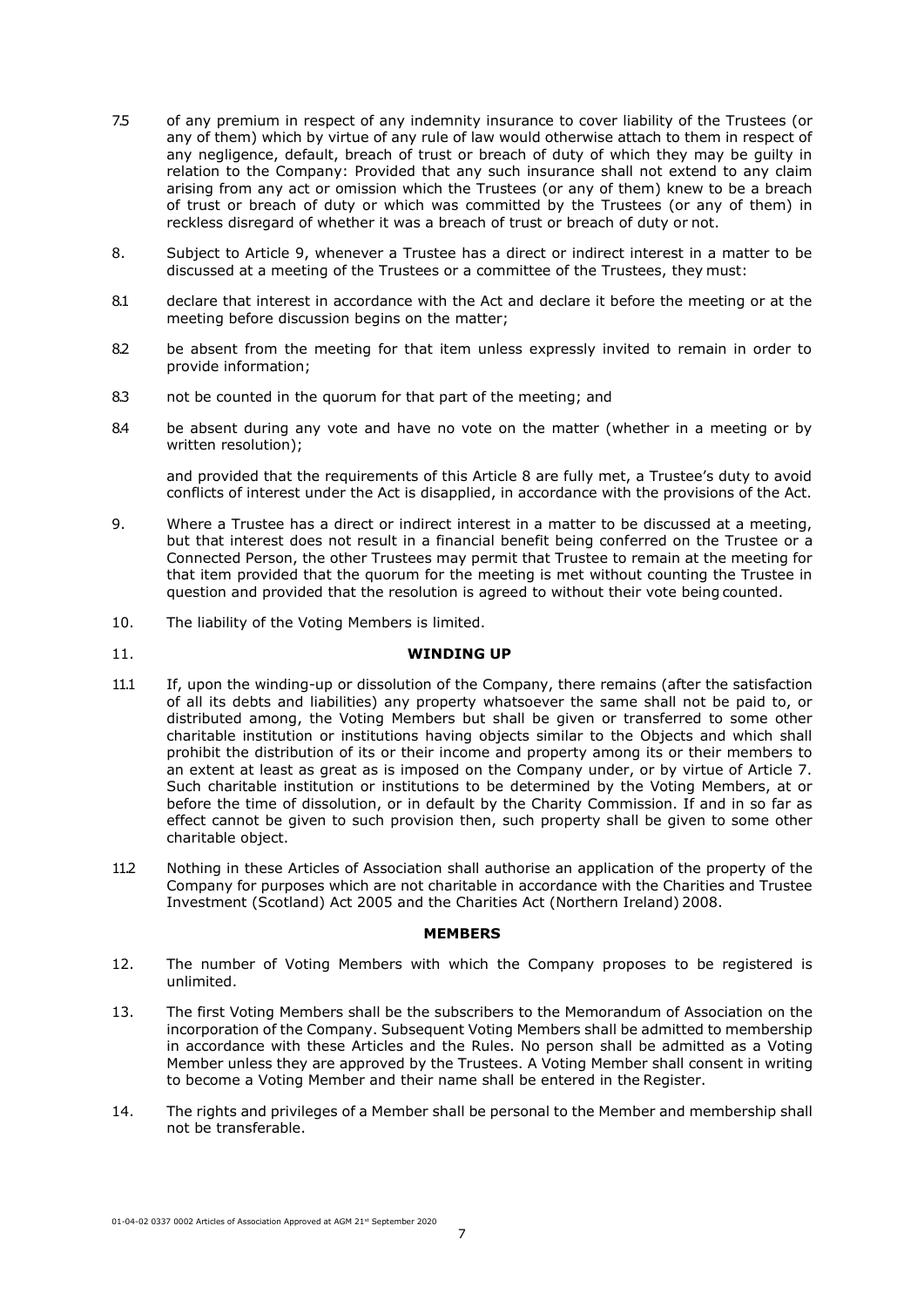- 15. Every Voting Member shall be subject to the provisions of these Articles in relation to their membership and shall be deemed to have had knowledge of these Articles and to have consented to them at the time of or prior to becoming a Voting Member.
- 16. The Trustees may from time to time establish other categories of membership, including a category called Non Voting Members, and may set out the rights and duties of such members in the Rules (and may vary or revoke such rights and duties from time to time) and may from time to time require the payment of a subscription fee.
- 17. A Voting Member shall cease to be a Voting Member and their name shall be removed from the Register if:
- 17.1 they resign by giving seven Clear Days' notice in writing of their resignation to the Company;
- 17.2 they die;
- 17.3 any sum contracted by them to be paid to the Company or due and payable by them to the Company is not paid in accordance with the Rules;
- 17.4 they otherwise cease to qualify for membership under these Articles; or
- 17.5 they are removed as a Voting Member by resolution of the Trustees on the ground that in their reasonable opinion the Voting Member's continued membership is harmful to the interests of the Company (but only after notifying the Voting Member in writing and considering the matter in the light of any written representations which the Voting Member concerned puts forward within fourteen Clear Days after receiving notice).

## **GENERAL MEETINGS**

- 18. The Company shall hold in each year a General Meeting as its Annual General Meeting in addition to any other meetings in that year and shall specify the meeting as such in the notice calling it and not more than fifteen months shall elapse between the date of one Annual General Meeting of the Company and that of the next. The Annual General Meeting shall be held at such time and place as the Trustees or, failing that, the Chair shall appoint.
- 18.1 Place, shall, for the purposes of an annual general meeting, not exclude online or other electronic, digital and/or internet based media enabling participants to fully participate (i.e. speaking and voting) in the meeting, as appropriate.
- 19. A General Meeting (other than the Annual General Meeting) may be called on the request of:
- 19.1 the Trustees;
- 19.2 the Chair; or
- 19.3 Voting Members representing at least five percent of the total voting rights of all the Voting Members.

## **NOTICE OF GENERAL MEETINGS**

- 20. Notice of General Meetings shall be given in accordance with the Act namely fourteen days. A General Meeting may be called by shorter notice if it is agreed:
- 20.1 in the case of an Annual General Meeting, by all the Voting Members entitled to attend and vote at the meeting; and
- 20.2 in the case of any other meeting, by a majority in number of the Voting Members having a right to attend and vote at the meeting being a majority together representing not less than ninety percent of the total voting rights at that meeting of all the Voting Members.
- 21. The accidental omission to give notice of a meeting to, or the non receipt of notice of a meeting by, any person entitled to receive notice shall not invalidate the proceedings at that meeting.

# 22. **ATTENDANCE AND SPEAKING AT GENERAL MEETINGS**

22.1 A person is able to exercise the right to speak at a General Meeting when that person is in a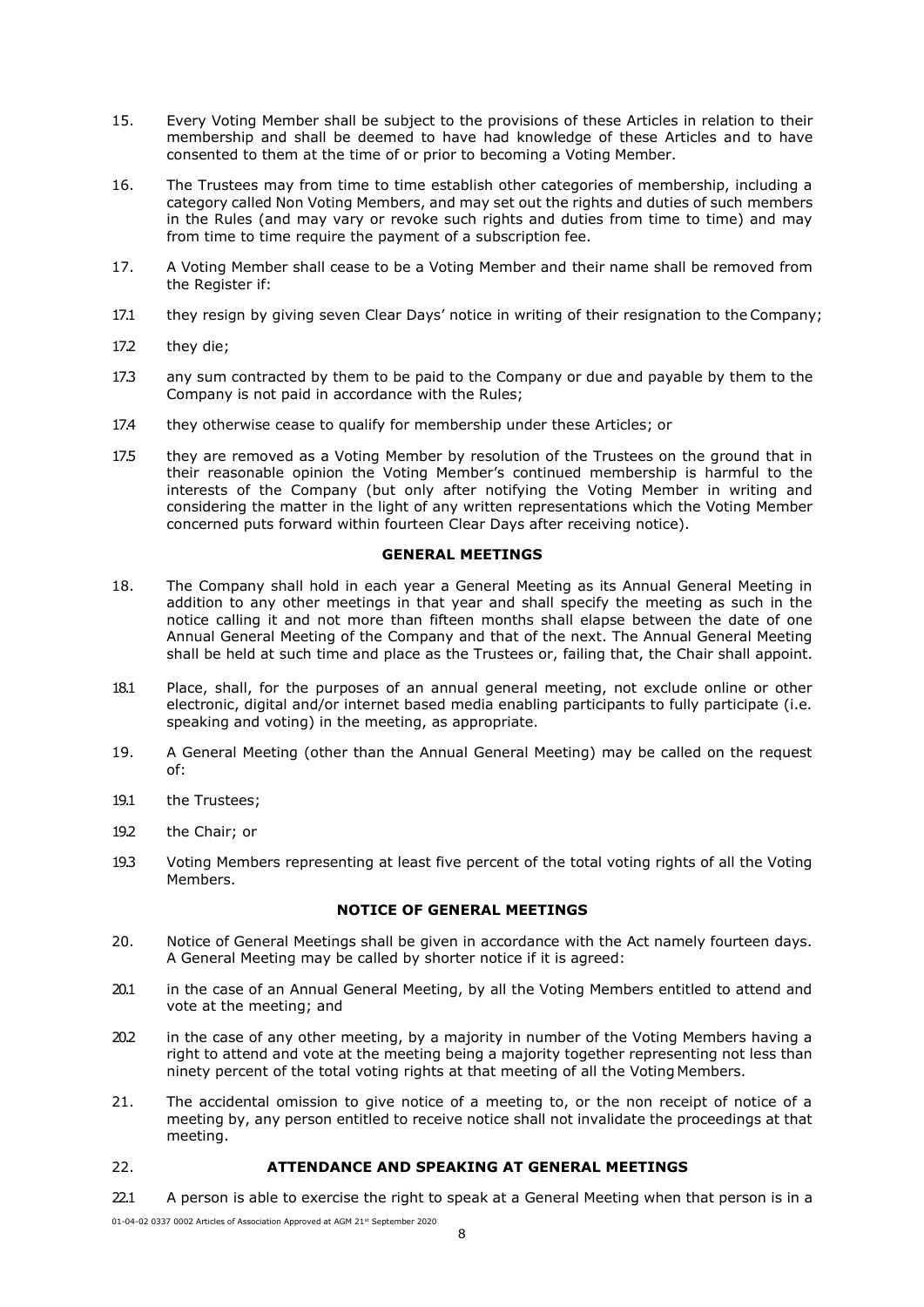position to communicate to all those attending the meeting, during the meeting, any information or opinions which that person has on the business of the meeting.

- 22.2 A person is able to exercise the right to vote at a General Meeting when:
	- 22.2.1 that person is able to vote, during the meeting, on resolutions put to the vote at the meeting; and
	- 22.2.2 that person's vote can be taken into account in determining whether or not such resolutions are passed at the same time as the votes of all the other persons attending the meeting.
- 22.3 The Trustees may make whatever arrangements they consider appropriate to enable those attending a General Meeting to exercise their rights to speak or vote at it.
- 22.4 In determining attendance at a General Meeting, it is immaterial whether any two or more members attending it are in the same place as each other.
- 22.5 Two or more persons who are not in the same place as each other attend a General Meeting if their circumstances are such that if they have (or were to have) rights to speak and vote at that meeting, they are (or would be) able to exercise them.

#### **PROCEEDINGS AT GENERAL MEETINGS**

- 23. No business shall be transacted at any General Meeting unless a quorum of Voting Members is present. Save as herein otherwise provided, thirty Voting Members present in person or by proxy and entitled to vote on the business to be transacted shall be a quorum.
- 24. If within thirty minutes from the time appointed for the holding of a General Meeting, a quorum is not present or if during a meeting a quorum ceases to be present, the meeting, if convened on the requisition of Voting Members, shall be dissolved. In any other case, it shall stand adjourned to the same day in the next week (but if that day falls on a bank or public holiday, the meeting will be held on the first business day (excluding Saturdays and Sundays) after that holiday), at the same time and place, or to such day, time and place as the Chair , or the Trustees, shall appoint, and if at the adjourned meeting a quorum is not present within thirty minutes from the time appointed for holding the meeting, the Voting Members present shall be a quorum.
- 25. The Chair shall preside as Chair at every General Meeting of the Company or if they shall not be present within fifteen minutes after the time appointed for holding the meeting, or shall be unwilling to preside, the Vice Chair (if any) shall, if present and willing to act, preside as Chair failing which the Voting Members present shall elect one of their number to be Chair of that meeting.
- 26. The Chair may with the consent of any meeting at which a quorum is present (and shall if so directed by the meeting) adjourn the meeting from time to time and from place to place but no business shall be transacted at any adjourned meeting other than business which might properly have been transacted at the meeting had the adjournment not takenplace.
- 27. When a meeting is adjourned for fourteen days or more, at least seven Clear Days notice shall be given specifying the time and place of the adjourned meeting and the general nature of the business to be transacted. Otherwise, it shall not be necessary to give any such notice.
- 28. A Trustee may notwithstanding that they are not a Voting Member or Non Voting Member, attend and speak at any General Meeting. Non Voting Members may also attend and speak.
- 29. At any General Meeting, a resolution put to the vote of the meeting shall be decided on a show of hands unless (before or upon the declaration of the result of the show of hands) a poll is:
- 29.1 demanded by the Chair;
- 29.2 by not less than five Voting Members present in person having the right to vote at the meeting (including proxies); or
- 01-04-02 0337 0002 Articles of Association Approved at AGM 21st September 2020 29.3 by a Voting Member or Voting Members representing not less than one-tenth of the total voting rights of all the Voting Members present in person having the right to vote at the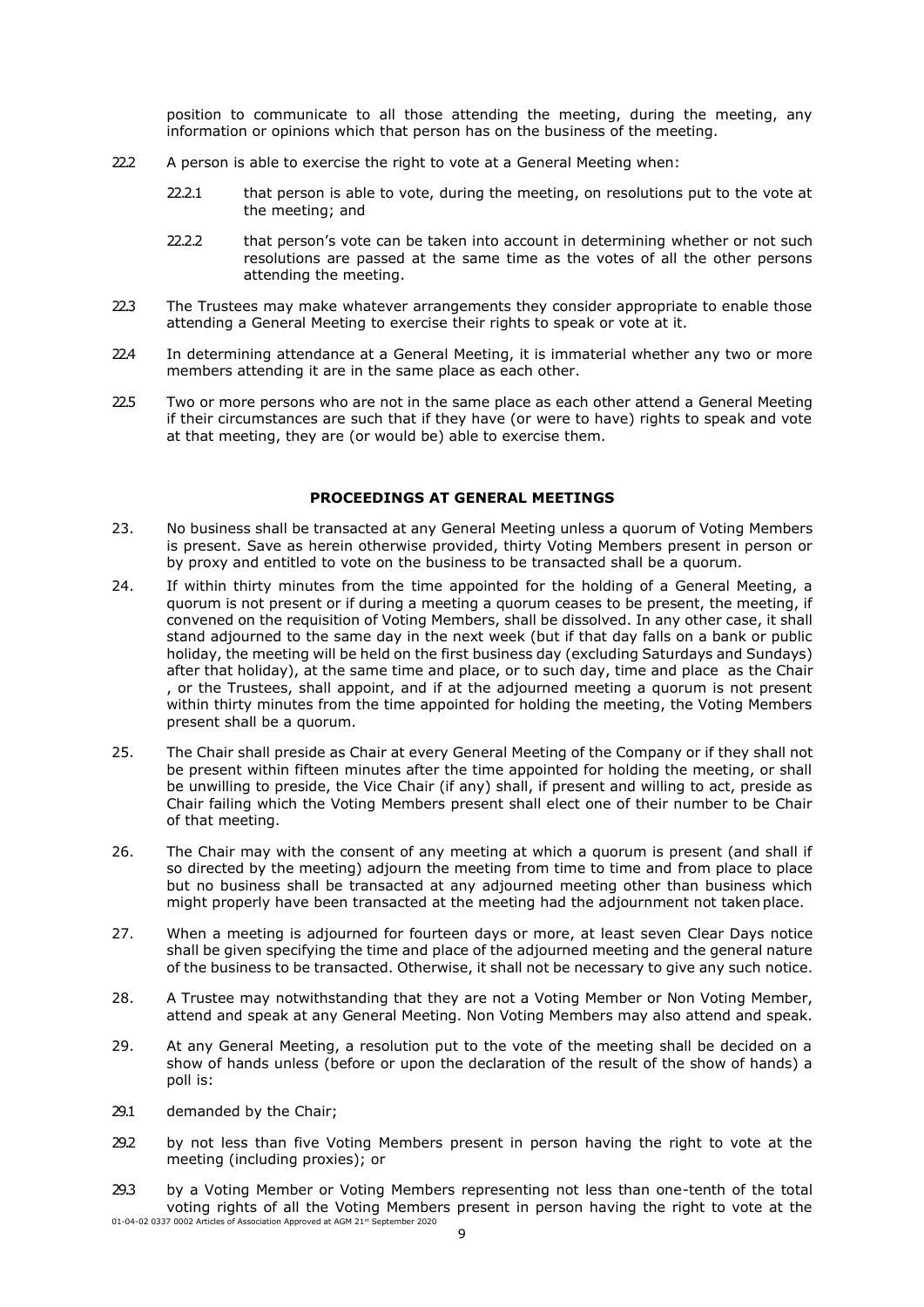meeting (including proxies).

Unless a poll is so demanded, a declaration by the Chair that a resolution has been carried, or carried unanimously, or by a particular majority, or lost, or not carried by a particular majority, and an entry to that effect in the minutes of proceedings of the Company shall be conclusive evidence of the fact without proof of the number or proportion of the votes recorded in favour of or against such resolution.

The demand for a poll may be withdrawn before the poll is taken but only with the consent of the Chair. The withdrawal of a demand for a poll shall not invalidate the result of a show of hands declared before the demand for the poll was made.

- 30. The Trustees may make such arrangements as they think fit to allow members of the Company to vote by Electronic Form on any resolution on which a poll is taken at a General Meeting.
- 31. A demand for a poll made by a proxy for a Voting Member will be treated in the same way as a demand made by the Voting Member which appointed that proxy.
- 32. A poll shall be taken as the Chair directs and they may appoint scrutineers (who need not be Voting Members) and fix a time and place for declaring the results of a poll. The result of the poll shall be deemed to be the resolution of the meeting at which the poll was demanded.
- 33. Any business other than that upon which a poll has been demanded may be proceeded with pending the taking of the poll.
- 34. No poll may be demanded on the election of a Chair of a meeting or on any question of adjournment.
- 35. In the case of an equality of votes, whether on a show of hands or on a poll, the Chair shall, except in the case of a resolution for altering the constitution of the Trustees, be entitled to a second or casting vote.
- 36. Subject to the provisions of the Act, a resolution in writing is as effective as a resolution actually passed at a General Meeting duly convened and held and shall be treated as being passed when it is agreed to by the number of Voting Members who would be required to pass it at a General Meeting.
- 37. The appointment of Trustees, Honorary Officers and Honorary Officer Deputies may be transacted by postal ballot in advance of the Annual General Meeting. The results of the postal ballot shall be announced at the Annual General Meeting and shall be conclusive.
- 38. A postal ballot may be called for by the Trustees in accordance with any procedures set out in the Rules for the holding of a postal ballot.

## **VOTES OF MEMBERS**

- 39. Every Voting Member shall have one vote (whether on a show of hands, on a poll or by ballot) to be cast by the Voting Member either personally or by proxy.
- 40. No objection shall be raised to the qualification of any voter except at the meeting or adjourned meeting at which the vote objected to is tendered and every vote not disallowed at the meeting shall be valid for all purposes. Any objection made in due time shall be referred to the Chair whose decision shall be final and conclusive.
- 41. Every Voting Member shall be entitled to appoint another person as their proxy in accordance with the Act. A proxy does not need to be a Voting Member.
- 42. Proxies may only be validly appointed by a notice in writing (a "proxy notice") which states the name and address of the Voting Member appointing the proxy, identifies the person appointed as proxy and the General Meeting in relation to which they are appointed, is signed by or on behalf of the Voting Member and is delivered to the Company in accordance with these Articles and any instructions contained in the notice of the General Meeting to which they relate.
- 43. The Trustees may require proxy notices to be delivered in a particular form.
- 01-04-02 0337 0002 Articles of Association Approved at AGM 21st September 2020 44. Proxy notices may specify how the proxy appointed under them is to vote (or to abstain from voting) on one or more resolution.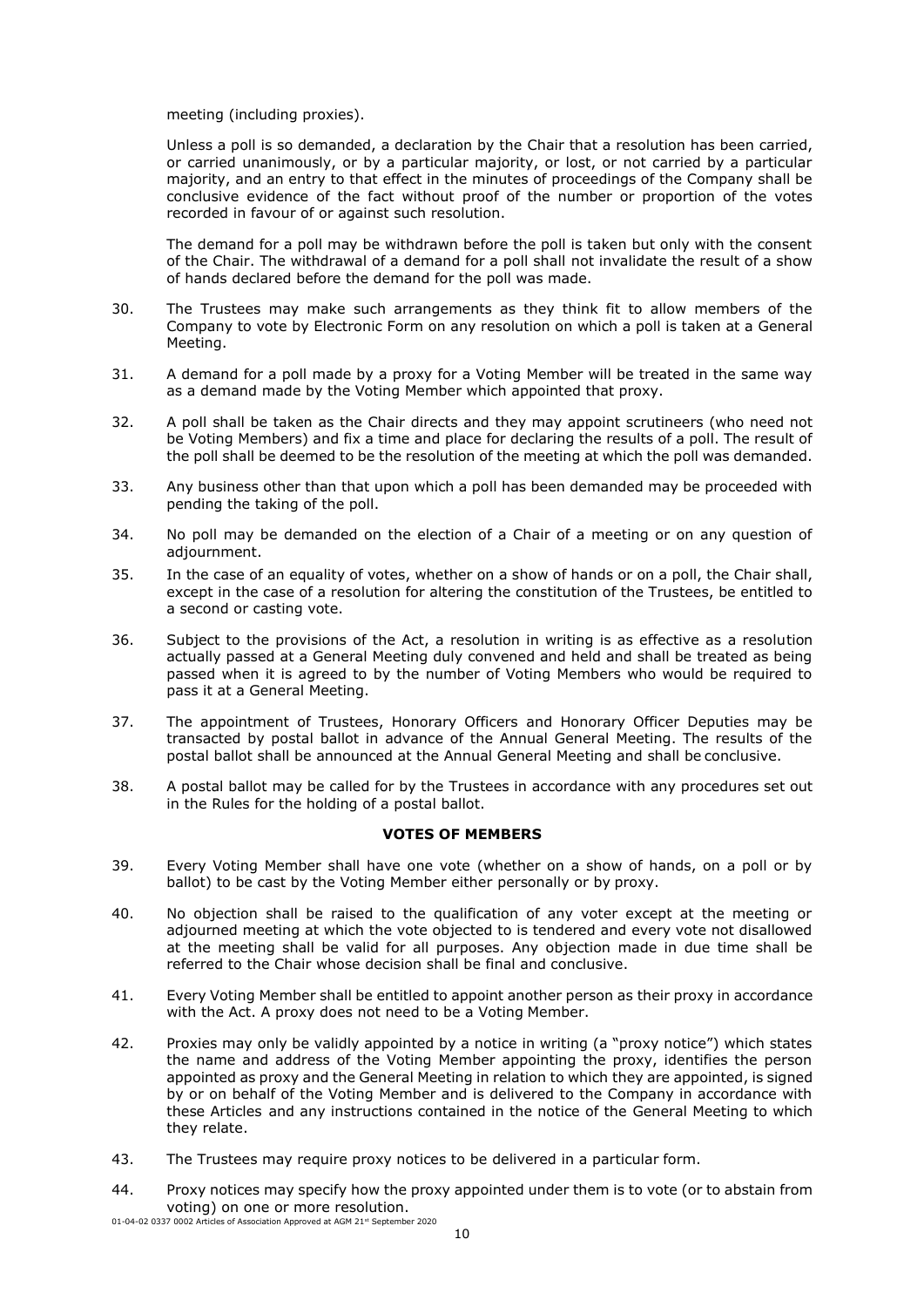- 45. Unless a proxy notice indicates otherwise, it must be treated as allowing the person appointed as proxy discretion as how to vote on any ancillary or procedural resolutions put to the meeting and appointing that person as a proxy in relation to any adjournment of the General Meeting to which it relates as well as the meeting itself.
- 46. A notice revoking a proxy appointment only takes effect if it is delivered before the start of the meeting or adjourned meeting to which it relates.
- 47. An appointment under a proxy notice may be revoked by delivering the Company a notice given by or on behalf of the person by whom or on whose behalf the proxy notice was given.
- 48. If a proxy notice is not executed by the person appointing the proxy, it must be accompanied by written evidence of the authority of the person who executed it to execute it on the appointor's behalf.
- 49. The proxy notification Address in relation to any general meeting is:
- 49.1 the registered office of the Company; or
	- 49.1.1 any other Address or Addresses specified by the Company as an Address at which the Company or its agents will receive proxy notices relating to that meeting, or any adjournment of it, delivered in hard copy or Electronic Form; or
	- 49.1.2 any electronic Address falling within the scope of Article [50.](#page-10-0)
- <span id="page-10-0"></span>50. If the Company gives an electronic address:
	- 50.1.1 in a notice calling a meeting;
	- 50.1.2 in an instrument of proxy sent out by it in relation to the meeting; or
	- 50.1.3 in an invitation to appoint a proxy issued by it in relation to the meeting;

it will be deemed to have agreed that any document or information relating to proxies for that meeting may be sent in Electronic Form to that Address (subject to any conditions or limitations specified in the notice). In this Article [50,](#page-10-0) documents relating to proxies include the appointment of a proxy in relation to a meeting, any document necessary to show the validity of, or otherwise relating to, the appointment of a proxy, and notice of the termination of the authority of a proxy.

#### **TRUSTEES**

- 51. The number of Trustees shall not be less than ten nor more than twenty-five.
- 52. The Trustees shall include:
- 52.1 the President;
- 52.2 the President-Elect;
- 52.3 the Honorary Secretary;
- 52.4 the Honorary Treasurer;
- 52.5 at least two individuals who shall not be either a Voting Member or Non Voting Member ("Independent Trustees");
- 52.6 at least two individuals who shall be Voting Members or Non Voting Members but who do not hold any other office within the Company ("Member Trustees"); and
- 52.7 any other individuals appointed by the Trustees provided the maximum number in Article 51 is not exceeded.
- 53. The terms of office of the Trustees shall be that:
- 53.1 the President shall hold office for up to two years and shall retire at the end of the second year and shall not be eligible for immediate re-election as the President;
- 53.2 the President-Elect shall hold office for up to two years and at the end of the second year shall normally take office as President;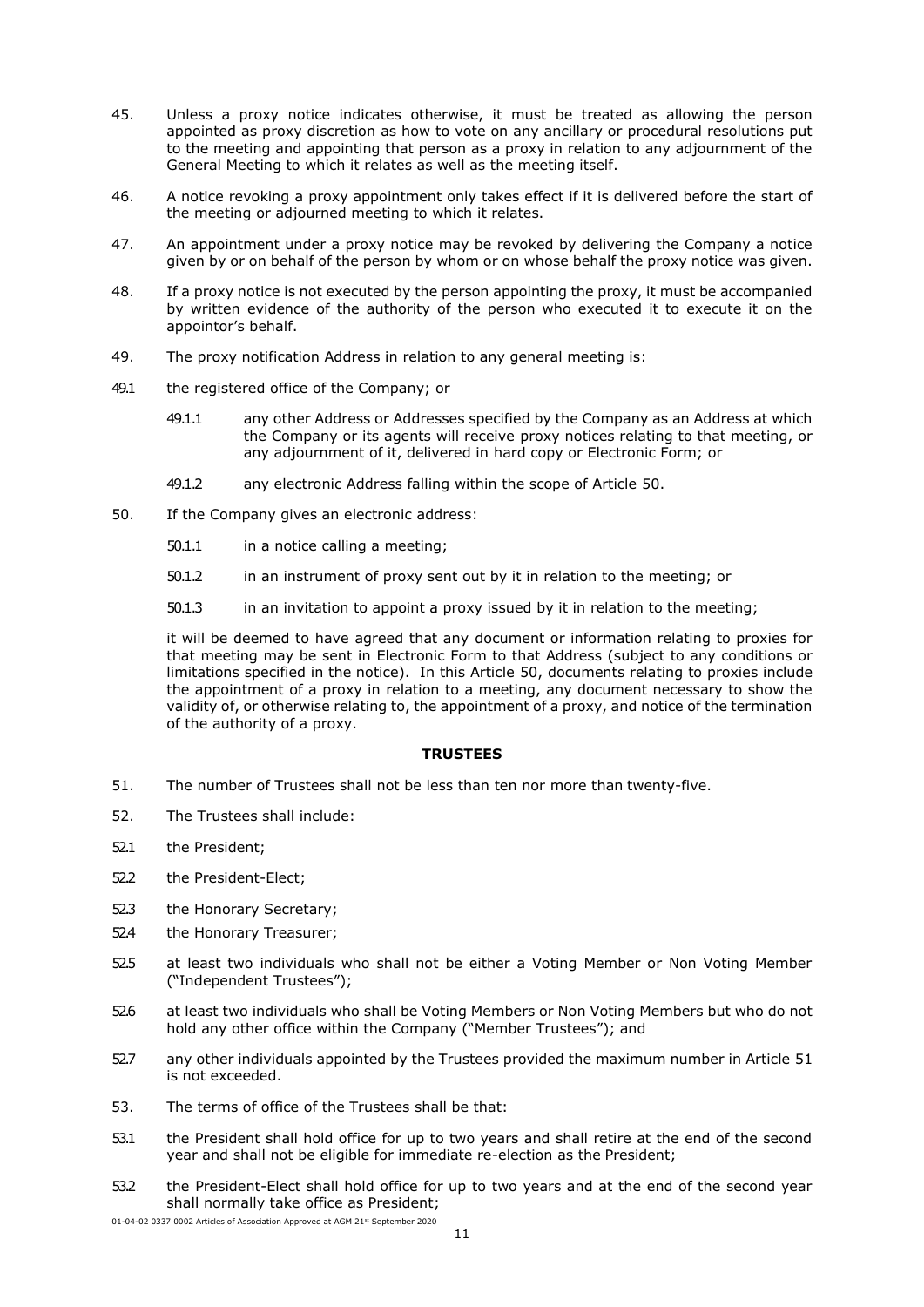- 53.3 the Honorary Secretary shall hold office for up to three years and at the end of the third year shall be eligible for re-election for one further term of up to three years;
- 53.4 the Honorary Treasurer shall hold office for up to five years. At the end of their term of office the Honorary Treasurer shall be eligible for re-election for one further term of up to five years;
- 53.5 those appointed in accordance with Article 52.7 shall hold office for such term or terms as shall be determined by the Trustees;
- 53.6 the Independent Trustees shall hold office for a five year term which is non-renewable.
- 53.7 the Member Trustees shall hold office for up to three years and shall not normally be eligible for re-election.
- 54. A person shall not be entitled to act as a Trustee, whether on a first or any subsequent entry into office, until they have signed a declaration of acceptance and willingness to act in accordance with the terms of these Articles.
- 55. Any cases of doubt or difficulty regarding eligibility for office or service as a Trustee or retirement as a Trustee shall be decided by the Trustees.
- 56. The process for appointing Trustees shall be carried out in accordance with the Rules.

## **POWERS AND DUTIES OF THE TRUSTEES**

- 57. Subject to the provisions of the Act and these Articles and to any directions given by special resolution of the Company, the business of the Company shall be managed by the Trustees for which purpose they may exercise all the powers of the Company. No alteration of these Articles and no such direction shall invalidate any prior act of the Trustees which would have been valid if that alteration had not been made or that direction had not been given. The powers given by this article shall not be limited by any special power given to the Trustees by these Articles and a meeting of the Trustees at which a quorum is present may exercise all the powers exercisable by the Trustees.
- 58. The Trustees may exercise all the powers of the Company to borrow money and to mortgage or charge, grant or create security over its undertaking, property and assets or any part of them and to give guarantees or issue debentures and other securities whether outright or as collateral security for any debt, liability or obligation of the Company or of any third party, but only in so far as is permitted by law.
- 59. Subject to the provisions of these Articles, the Trustees may make Rules with respect to the carrying into effect of all or any of the Objects or all or any of the provisions of these Articles.

# **DISQUALIFICATION OF TRUSTEES**

- 60. The office of a Trustee shall be vacated if:
- 60.1 they die or become subject to a bankruptcy order or make any arrangement or composition with their creditors;
- 60.2 they are suffering from mental disorder or mental incapacity and either is admitted to hospital in pursuance of an application for admission for treatment under any statute for the time being in force relating to mental health or mental capacity or an order is made in relation to their personal welfare or property and affairs under legislation relating to mental health or mental capacity;
- 60.3 by notice in writing to the Company they resign their office;
- 60.4 they are disqualified from acting as a trustee under any statute or ceases to hold office by virtue of any provision of the Act or is prohibited by law from holding office;
- 60.5 they are disqualified in accordance with any rules, regulations or codes in force from time to time and applicable to Trustees;
- 60.6 they are removed by the Trustees on the basis that in their reasonable opinion, their conduct or behaviour is detrimental to the interests of the Company;
- 01-04-02 0337 0002 Articles of Association Approved at AGM 21st September 2020 60.7 they have been convicted of any criminal offence, except where the maximum sentence for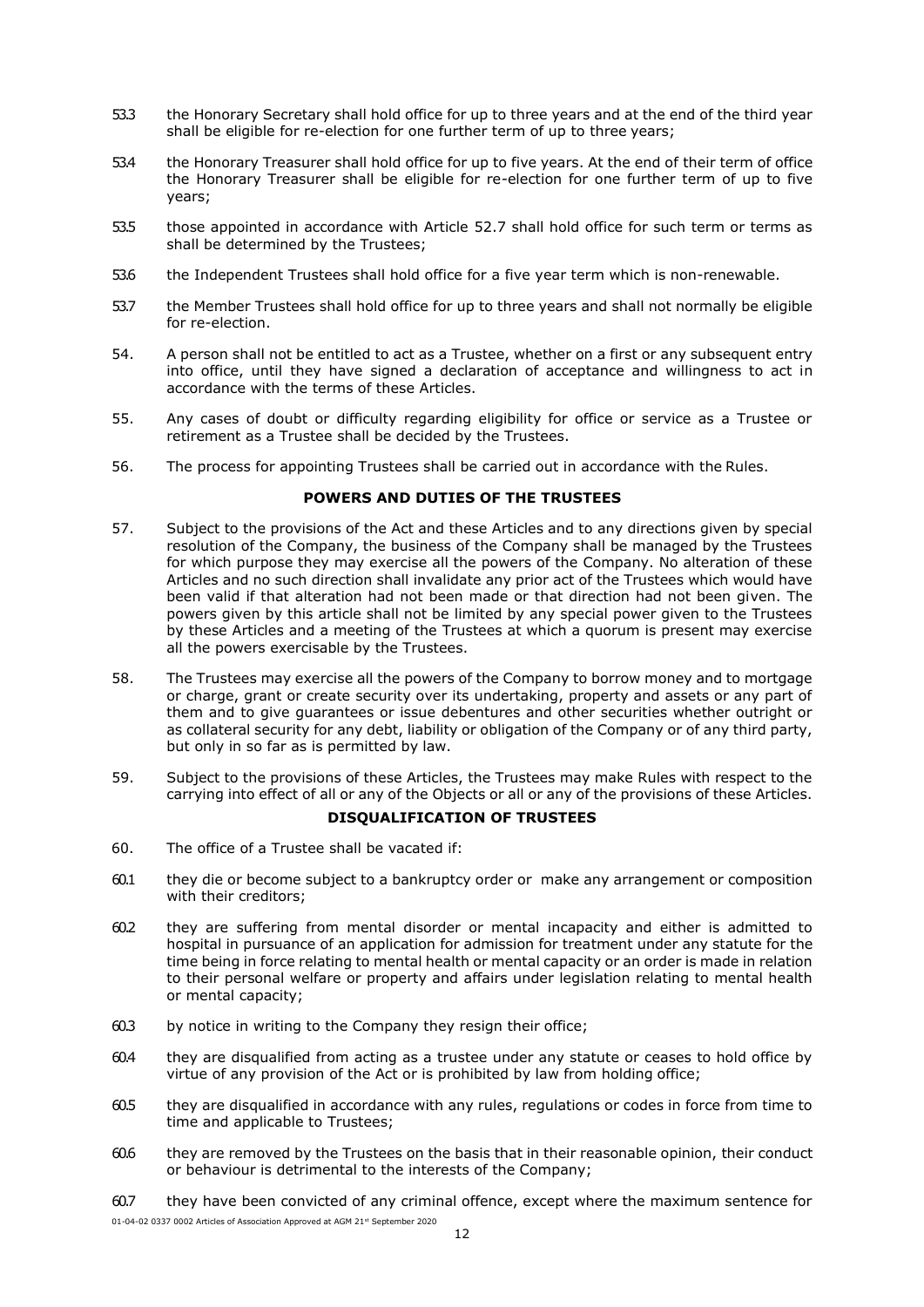that offence is a fine; or

60.8 they absent themselves from two consecutive meetings of the Trustees without special leave of absence from the Trustees and the Trustees pass a resolution that they have by reason of such absence vacated office.

#### **REMOVAL OF TRUSTEES**

61. Notwithstanding anything in these Articles, the Company may by ordinary resolution at a General Meeting of which special notice has been given in accordance with the Act remove any Trustee before the expiration of their period of office.

#### **PROCEEDINGS OF THE TRUSTEES**

- 62. The quorum necessary for the transaction of business of the Trustees shall be one third of the Trustees or five, whichever is the greater. Questions arising at any meeting shall be decided by a majority of votes. In the case of an equality of votes, the Chair shall have a second or casting vote.
- 63. Unless otherwise resolved by the Trustees, the Trustees shall meet at least four times each year.
- 64. The Chair shall be the President and shall be entitled to preside at all meetings of the Trustees and meetings of the Company at which they shall be present. If there shall be no Chair or if at any meeting they are unwilling to do so or is not present within five minutes after the time appointed for holding the meeting, the Vice Chair shall act as Chair of the meeting and if no Vice Chair, who shall be the President Elect, is elected or if at any meeting they are unwilling to do so or is not present within five minutes after the time appointed for holding the meeting, the Trustees present shall choose one of their number to be Chair of the meeting.
- 65. The Trustees may appoint one or more committees consisting of two or more individuals appointed by them at least one of whom must be a Trustee for the purpose of making any inquiry or supervising or performing any function or duty which in the opinion of the Trustees would be more conveniently undertaken or carried out by a committee. Provided that all acts and proceedings of any such committees shall be fully and promptly reported to the Trustees.
- 66. Any committee of the Trustees may meet together for the dispatch of business, adjourn and otherwise regulate their meetings as they think fit and determine the quorum necessary for the transaction of business provided always that the quorum shall never be less than two members of the body concerned.
- 67. Any of the Trustees, or any committee of the Trustees, can take part in a Trustees meeting or committee meeting by way of a:
- 67.1 video conference or conference telephone or similar equipment designed to allow everybody to take part in the meeting; or
- 67.2 series of video conferences or telephone calls from the Chair.

Taking part in this way will be treated as being present at the meeting. A meeting which takes place by a series of video conferences or telephone calls from the Chair will be treated as taking place where the Chair is. Otherwise, meetings will be treated as taking place where the largest group of the participants are or, if there is no such group, where the Chair is unless the Trustees decide otherwise.

- 68. The Chair or Vice-Chair of the Trustees may, and on the request of two Trustees shall, at any time call a meeting of the Trustees.
- 69. The Trustees for the time being may act notwithstanding any vacancy in their body but if and so long as their number is less than the number fixed as the quorum it shall be lawful for them to act for the purpose of filling up vacancies in their body or of calling a General Meeting but not for any other purpose.
- 70. All acts bona fide done by any meeting of the Trustees, or of any committee of the Trustees, or by any person acting as a Trustee, shall notwithstanding it be afterwards discovered that there was some defect in the appointment of any such Trustee, or person acting as aforesaid, or that they or any of them were disqualified from holding office, or had vacated office, or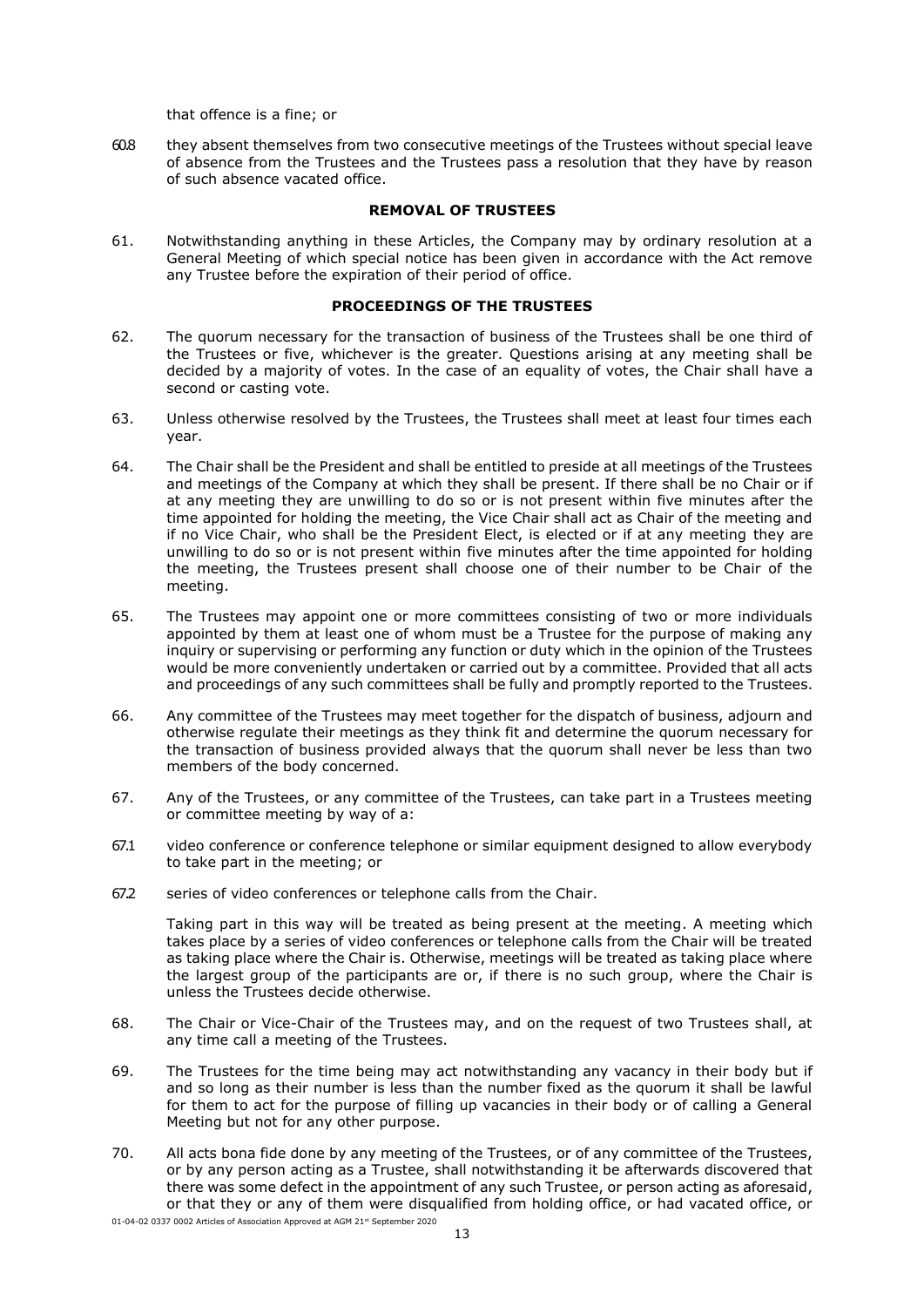were not entitled to vote, be as valid as if every such person had been duly appointed and was qualified and had continued to be a Trustee and had been entitled to vote.

- 71. The Trustees shall cause proper minutes to be made in books provided for the purpose of:
- 71.1 all appointments of officers made by the Trustees;
- 71.2 the names of Trustees present at each meeting of the Trustees and of any committee of the Trustees; and
- 71.3 all resolutions and proceedings at all meetings of the Company and of the Trustees and of committees of the Trustees.

Any minutes of any meeting, if purporting to be signed by the Chair of that meeting, or by the Chair of the next succeeding meeting, shall be sufficient evidence without further proof of the facts stated in such minutes.

72. A resolution of the Trustees may be taken by majority of the Trustees at a meeting or by a resolution in writing agreed to by a majority of the Eligible Trustees for the time being or of any committee of the Trustees entitled to receive notice of a meeting of the Trustees or of any such committee of the Trustees (as the case may be) (provided that a decision cannot be taken by written resolution if the Eligible Trustees would not have formed a quorum at a Trustees' meeting). The resolution may consist of more than one document in the like form each signed by or otherwise agreed to by one or more than one person. For the avoidance of doubt, a Trustee may indicate their agreement to a resolution in Electronic Form.

# **EXECUTION OF DOCUMENTS**

73. The Trustees shall provide for the safe custody of the Seal (if any) which shall be used only on the authority of the Trustees, or of a committee of the Trustees, authorised by the Trustees in that behalf. Every instrument to which the Seal shall be affixed shall be signed by a Trustee and shall be countersigned by the Secretary (if any), or by a second Trustee, or by some other person appointed by the Trustees for that purpose. Otherwise, documents shall be executed for and on behalf of the Company in accordance with the Act.

# **ACCOUNTS**

74. Accounts and records shall be prepared and maintained in accordance with the requirements of law and generally accepted accounting practice for companies of the nature of the Company, carrying on activities of the nature carried on by the Company.

## **ANNUAL REPORT**

75. The Trustees shall comply with their obligations under the Charities Act 2011 (or any statutory re-enactment or modification of that Act) with regard to the preparation of any annual report and its transmission to the Charity Commission.

# **ANNUAL RETURN**

76. The Trustees shall comply with their obligations under the Charities Act 2011 (or any statutory re-enactment or modification of that Act) with regard to the preparation of any annual return and its transmission to the Charity Commission.

## 77. **NOTICES**

- 77.1 Subject to these Articles, anything sent or supplied by or to the Company under these Articles may be sent or supplied in any way in which the Act provides for documents or information which are authorised or required by any provision of the Act to be sent or supplied by or to the Company.
- 77.2 If the Company gives an electronic address in a notice calling a meeting, it will be deemed to have agreed that any document or information relating to proceedings at the meeting may be sent by Electronic Form to that address (subject to any conditions or limitations specified in the notice).
- 77.3 The only address at which a Voting Member is entitled to receive notices is the address shown in the Register or an electronic address provided for that purpose.

01-04-02 0337 0002 Articles of Association Approved at AGM 21st September 2020 77.4 Subject to the Articles, any notice or document to be sent or supplied to a Trustee in